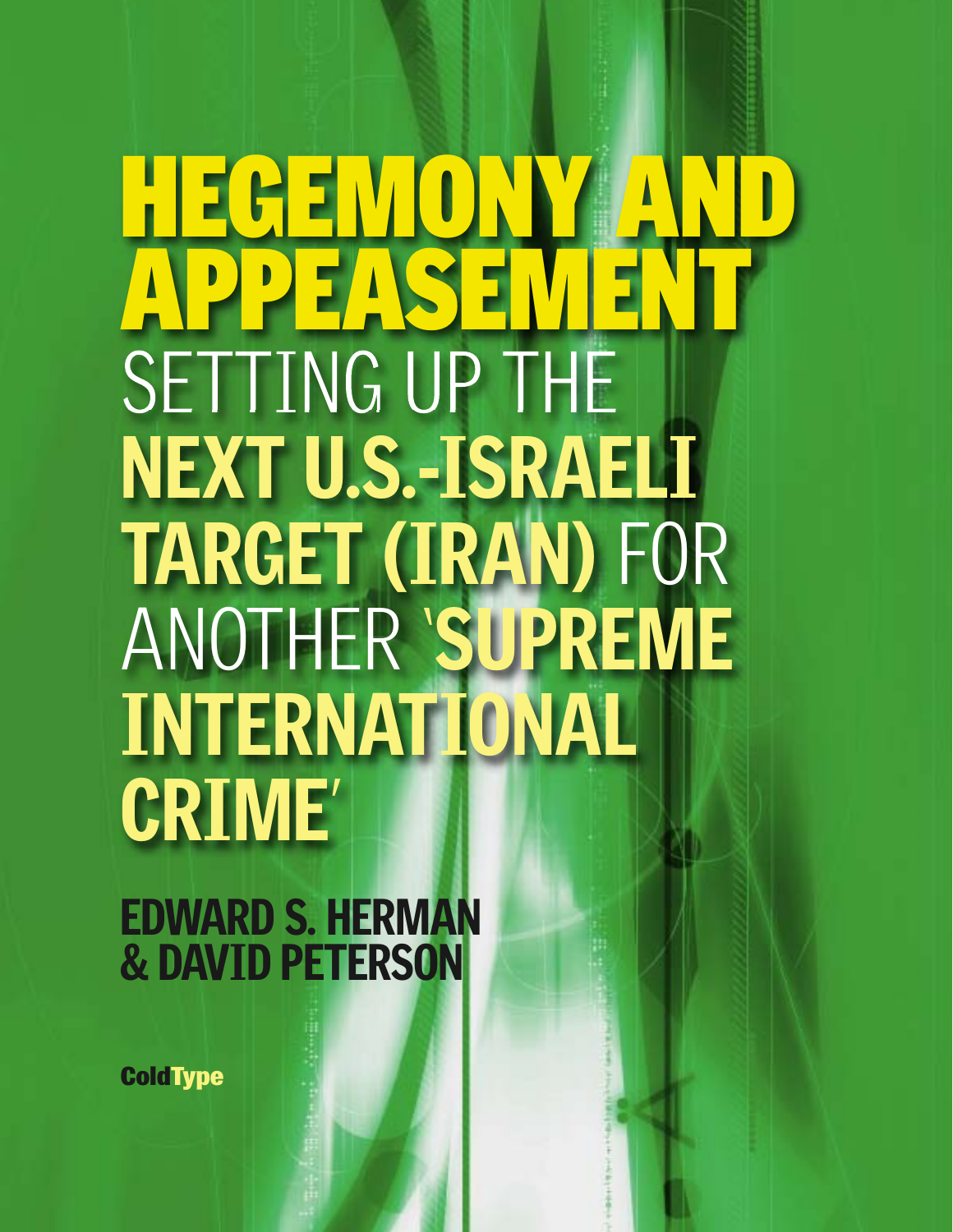

**Edward S. Herman** is Professor Emeritus of Finance at the Wharton School, University of Pennsylvania, and has written extensively on economics, political economy and the media. Among his books are *Corporate Control, Corporate Power, The Real Terror Network, Triumph of the Market,* and *Manufacturing Consent* (with Noam Chomsky).

**David Peterson** is an independent journalist based in Chicago.

© Edward S. Herman, Dvid Peterson 2007

# **ColdType**

WRITING WORTH READING FROM AROUND THE WORLD www.coldtype.net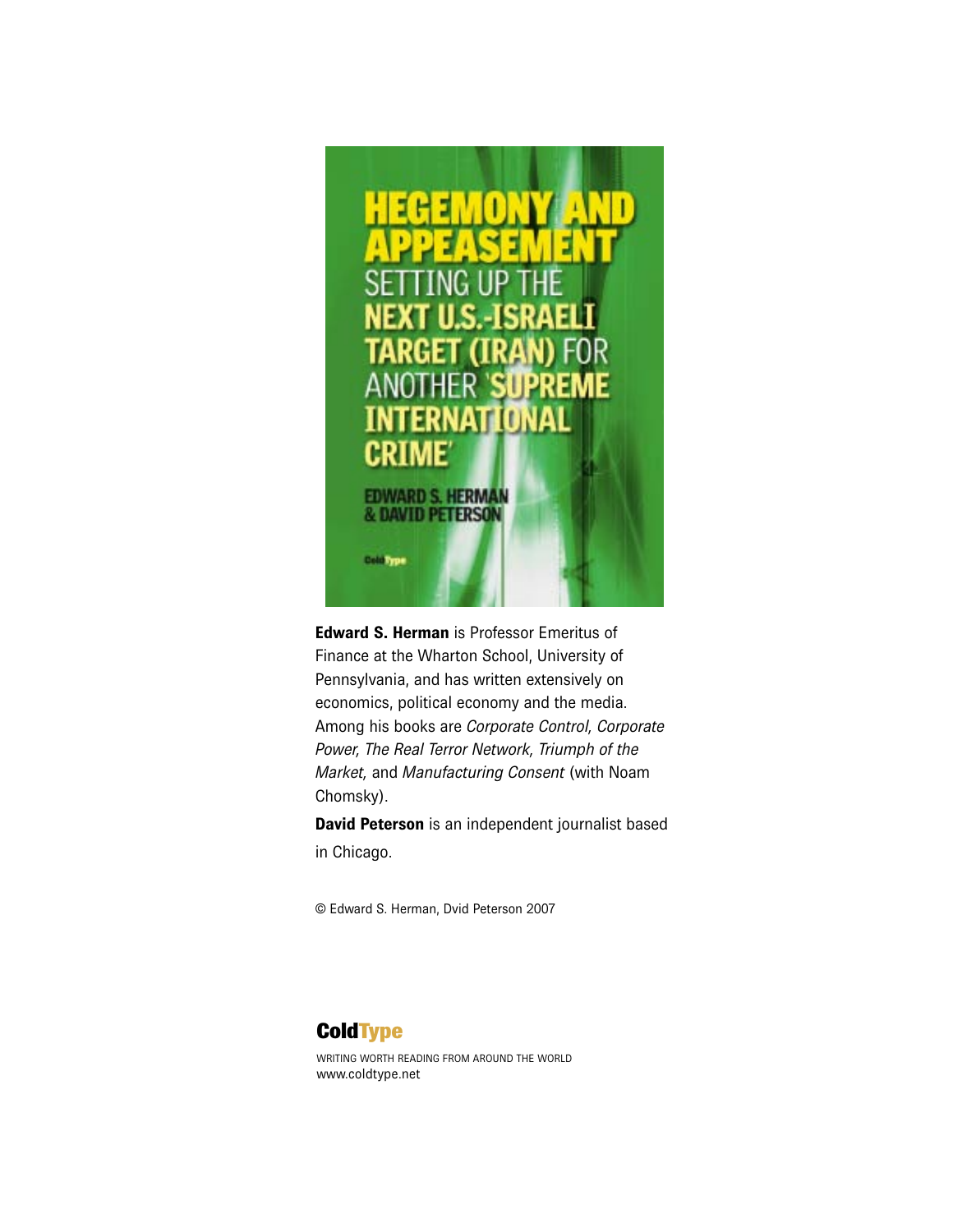# **HEGEMONY AND APPEASEMENT:**

**Setting Up the Next U.S.-Israeli Target (Iran) For Another "Supreme International Crime" 1** (Kafka Era Studies Number 4) **by Edward S. Herman and David Peterson**

**S** till digesting their recent and ongoing aggressions in the Middle East, the Bush and Israeli regimes now threaten to attack Iran. As these warrior states cast their long shadow across the region, they find themselves aided and abetted by the Security Council, the other major powers, parties of the opposition, and the media.

The ease with which a supposedly independent media in a supposedly democratic society like the United States can demonize enemies and convert thirdand fourth-rate official targets into major threats is almost beyond belief. And the collective amnesia of the establishment media enables them to do the same thing over and over again; they never learn, and most important never have to learn, because the collective amnesia they help instill in the society protects them against correction – an unending series of victories over memory in the exercise of "reality-control" (Orwell). This enables the media to serve as de facto propaganda agents of their state while still claiming to be independent watchdogs. Less than three years ago, in 2004, the New York Times and Washington Post were hardly alone in offering partial mea culpas for having swallowed and regurgitated Bush-Cheney-Rumsfeld-Powell-Rice lies about Saddam Hussein's menacing weapons of mass destruction (WMD),<sup>2</sup> thereby making a major contribution to the criminal and costly quagmire they now bemoan (but, along with Bush, still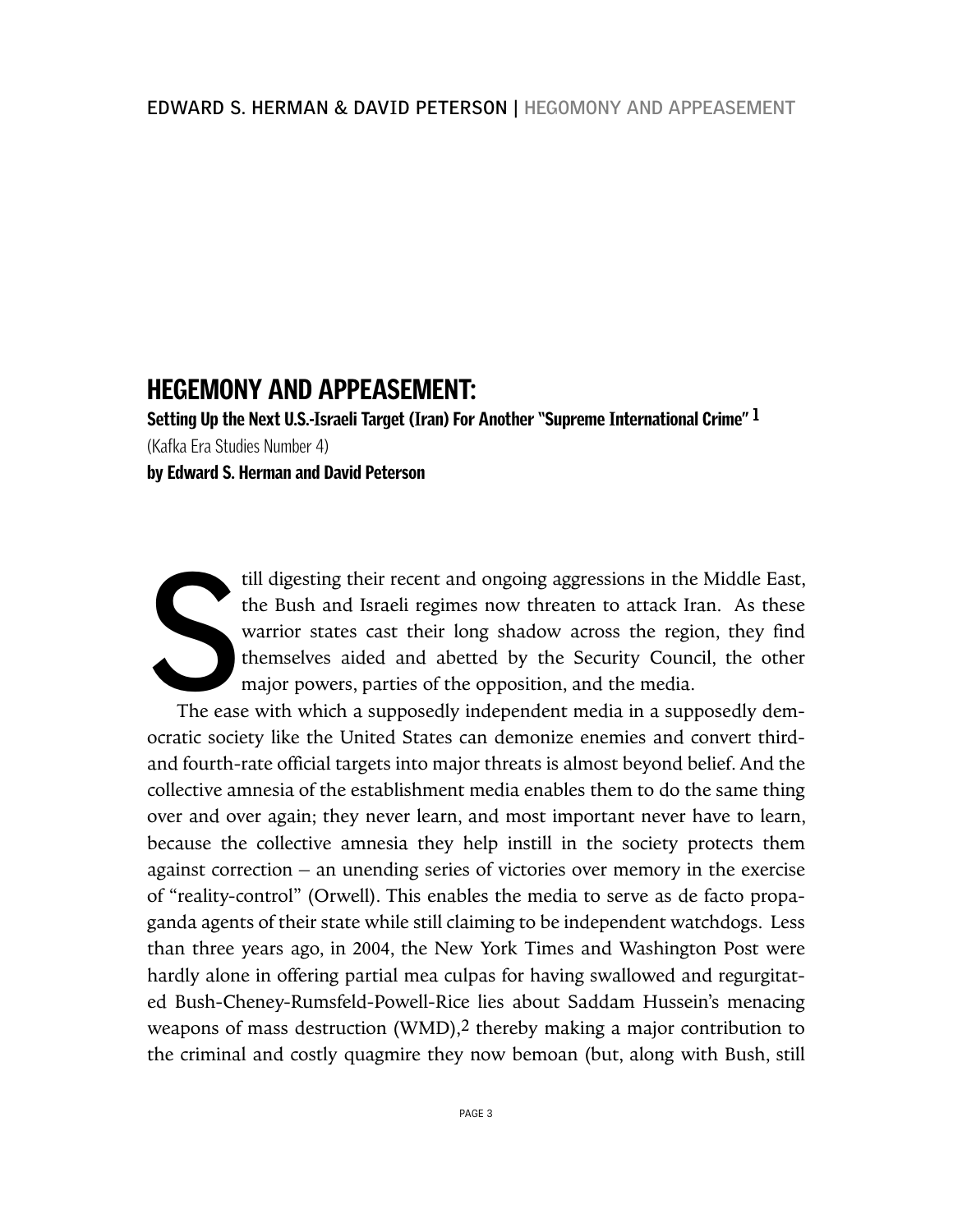declining to urge any quick exit or meaningful withdrawal.) And yet they had barely gotten out their apologies before they eagerly climbed aboard the Bush-Cheney-Rice-Olmert bandwagon on the Iran menace and urgent need to do something about that grave threat.

And what a threat it is! Admittedly, Iran doesn't possess a single nuclear weapon, and won't have one for some years even if it is trying to get one, which its religious leaders vigorously deny. If it got a nuclear weapon it couldn't use it except in desperate self-defense as both Israel and the United States have many nuclear bombs and superior delivery systems, so that any offensive use of its nuclear weapon(s) would entail Iranian national suicide. It may be recalled that Saddam used his WMD only against Iran and his Kurds, but not even in selfdefense during the 1991 Persian Gulf war attack on Iraq by the United States and its "coalition" – the former use was with U.S. approval, the latter case of non-use was because Saddam would have suffered disproportionate retaliation by the United States and his restraint followed. This point is not made in the establishment media, possibly because it would seem to qualify the Iran nuclear menace.

The media also do not draw the further inference that an Iranian nuclear weapon would therefore serve only as a means of self-defense and to give Iran a little more leverage in dealing with the nuclear power states – the United States and Israel – that openly threaten it. Instead, the media, following the official line, talk about an Iranian nuclear weapon as "destabilizing," when what they really mean is that the Israeli-U.S. continuous war-making, ethnic cleansing, and deliberate and effective destabilization of the Middle East would be made more difficult.

Of course, in the demonization tradition, the media feature the special menace of the evil men who run the Iranian state. In the good old days the trick was to tie them to the Evil Empire (the Guatemalan leadership in 1954, the Sandinistas in the 1980s, and in fact any national liberation movement or uncooperative leader who might have sought arms from the Soviet Union), carefully avoiding any awkward earlier support the United States might have given the evil man when he was doing its bidding (Noriega, Saddam in the 1980s and earlier). The media play this game well and regularly perform in the manner that would fit comfortably into the world of Big Brother, where "any past or future agreement [with the demonized enemy] was impossible.…The Party said that Oceania had never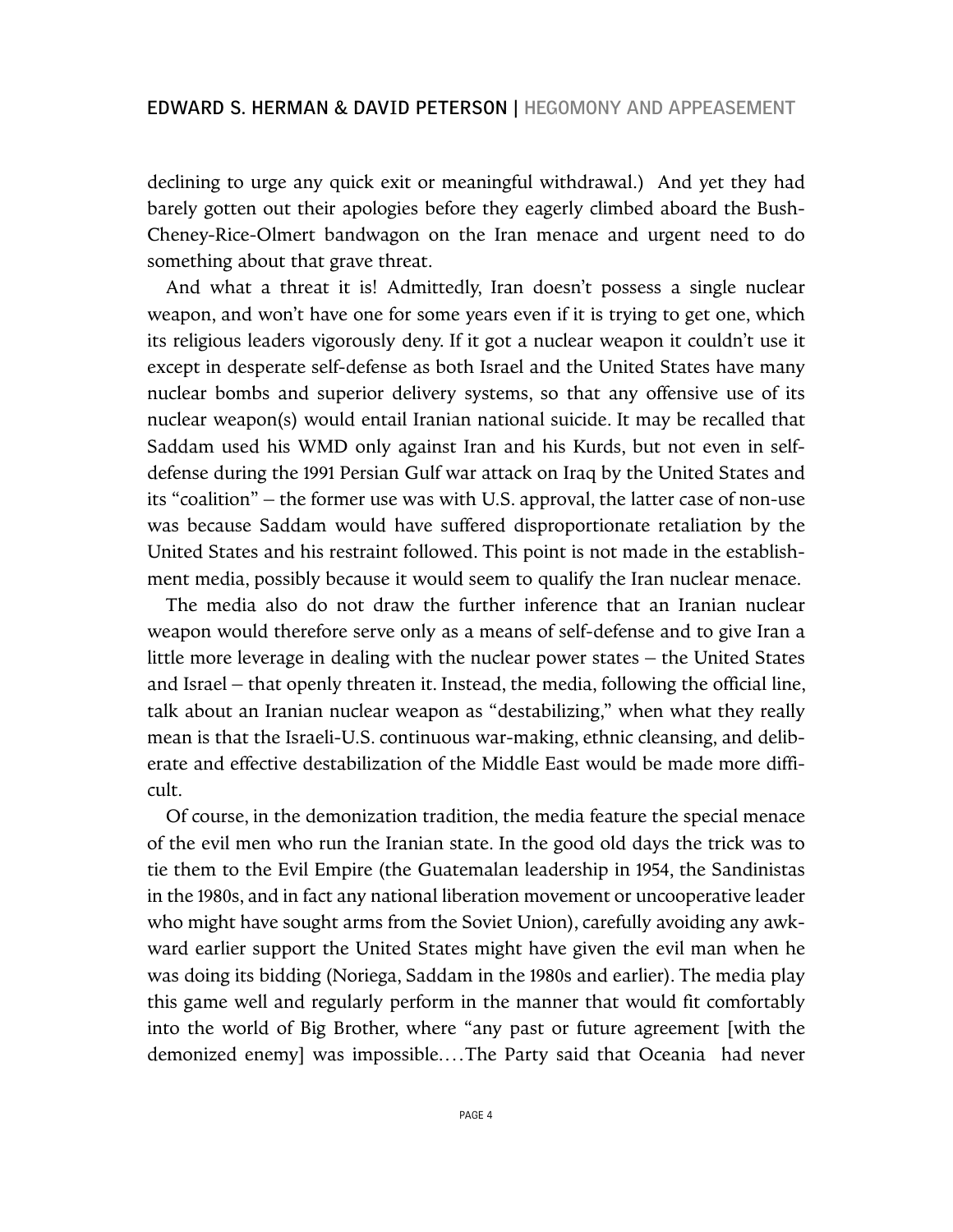been in alliance with Eurasia. He, Winston Smith, knew that Oceania had been in alliance with Eurasia so short a time as four years ago. But where did that knowledge exist? Only in his own consciousness, which in any case must soon be annihilated." In the case of the Iraq war the technique has been simply to play dumb and never mention the earlier alliance between "Oceania" (the United States) and "Eurasia"(Iraq).

In the Iran case, its President Mahmoud Ahmadinejad has done yeoman service in facilitating the demonization process, although the media have distorted his remarks, misrepresented his power, and generally provided a misleading context to meet the demands of demonization. Ahmadinejad allegedly proclaimed that "Israel must be wiped off the map of the world," a threat proving how dangerous Iran's acquisition of a nuclear weapon would be for Israel; the former Israeli Prime Minister and Likud Party Chairman Benjamin Netanyahu currently leads a campaign calling for Ahmadinejad's indictment on the charge of inciting genocide against the Jewish state.<sup>3</sup> But it has been shown that Ahmadinejad did not threaten Israel with violence in his October 26, 2005 address before the World Without Zionism conference. Rather, to commemorate International Quds Day, he quoted a number of passages from Ayatollah Khomeini, and in one of these quotes, Khomeini had predicted the passing or ending or vanishing of the Israeli occupation of Quds (i.e., Jerusalem) from the pages of time.<sup>4</sup> Furthermore, Ahmadinejad does not rule Iran and does not have the power to go to war against Israel – that power lies with the Mullahs, as the New York Times and others deign to mention when the Mullahs are criticizing Ahmadinejad and thus points can be scored against him.<sup>5</sup>

On the other hand, both Israel and the United States have leaderships greatly influenced by religious groups whose principles encourage and welcome violent expansionism and even apocalyptic, "end-time" scenarios. The media do not mention U.S. and Israeli religious fanaticism as posing any kind of regional or global existential threat. Nor do they discuss or express great concern over the fact that whereas a few nuclear weapons would only help Iran to deter other states from attacking it, the United States and Israel could use nuclear weapons against Iran without committing national suicide. And both of these nuclear states threaten and reportedly have very active plans for such an attack. $^6$  In the Kafka Era, while such credible plans and threats disappear, the mythical threat to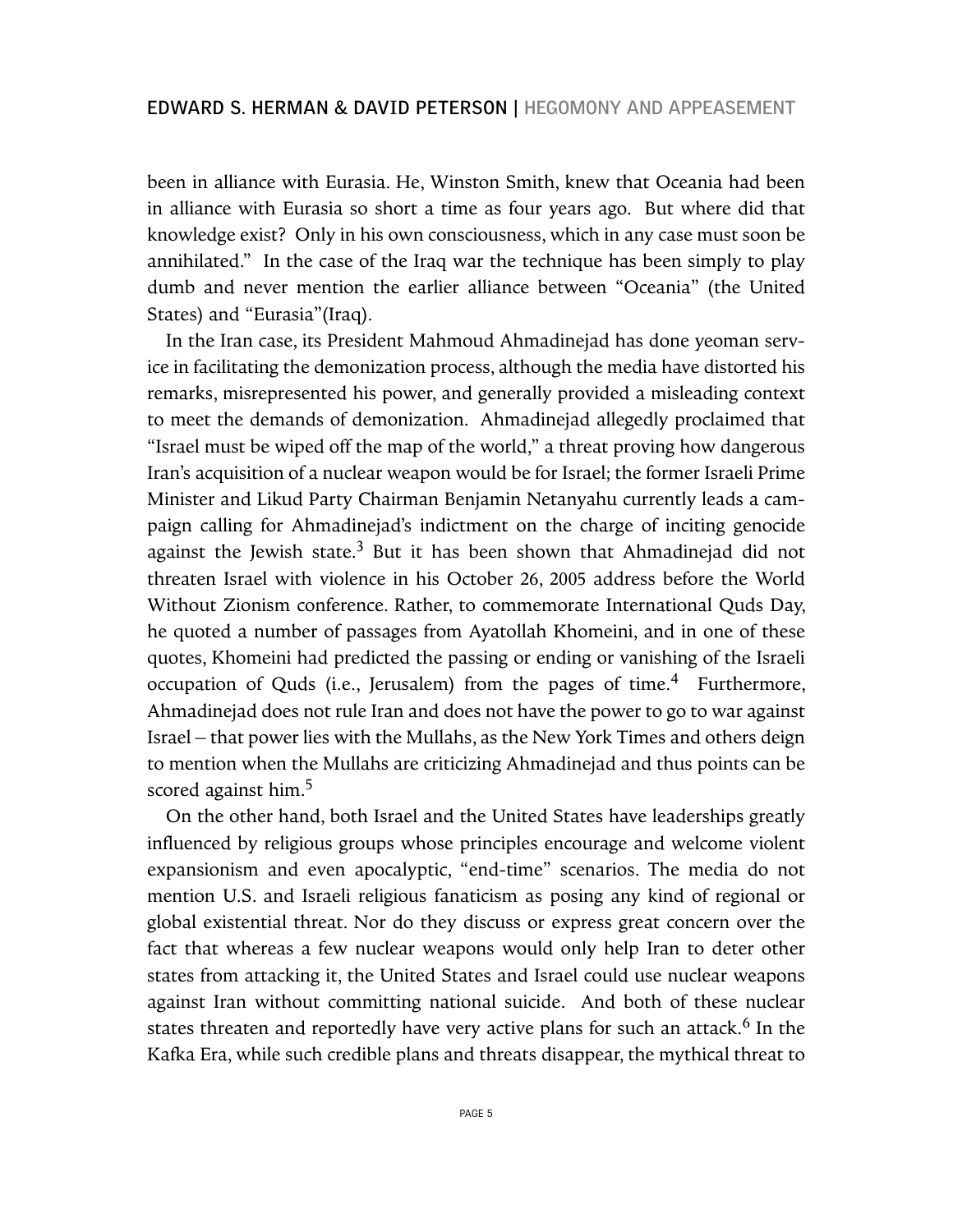wipe Israel "off the map" is placed front and center, helping make the real threat politically more feasible.

These media failures are closely related to the power of the pro-Israel Lobby in the United States, which has paralyzed the Democratic Party and made it into an ally of Bush administration hardliners pushing for an attack on Iran. Israeli leaders want a war with Iran, preferably with the United States doing the fighting, and this translates into Lobby pressures and hence Democratic leaders jumping on the war bandwagon, often trying to outdo the Republicans. U.S. Senator John Edwards told a recent conference on the "Balance of Israel's National Security" that the "rise of Islamic radicalism, use of terrorism, and the spread of nuclear technology and weapons of mass destruction represent an unprecedented threat to the world and Israel." He immediately added: "At the top of these threats is Iran. Iran threatens the security of Israel and the entire world. Let me be clear: Under no circumstances can Iran be allowed to have nuclear weapons."<sup>7</sup>

Edwards is far from alone. Prior to winning election to the Senate in 2004, Illinois' Barack Obama told the editorial board of the Chicago Tribune that "launching some missile strikes into Iran is not the optimal position for us to be in. On the other hand, having a radical Muslim theocracy in possession of nuclear weapons is worse." Last October, New York Senator Hillary Clinton told the Council on Foreign Relations that "U.S. policy must be unequivocal. Iran must not build or acquire nuclear weapons….We have to keep all options on the table…." More recently, Indiana's Democratic Senator and one-time presidential hopeful Evan Bayh called Iran "everything we thought Iraq was but wasn't. They are seeking nuclear weapons, they do support terrorists, they have threatened to destroy Israel, and they've threatened us, too."<sup>8</sup>

Coming from the "opposition" party, comments such as these and the assumptions and beliefs which they betray help to reinforce the establishment's partyline about the "existential" threat that a nuclear-armed Iran would pose to Israel and to the "stability" of the entire Middle East. Thus the rapidity with which Iran has assumed the role formerly occupied by Iraq within the reigning demonology helps to reinvigorate a war-supportive climate just when public disaffection with the Iraq war has sharpened. In the November 2006 elections, the American public voted against the continuation of the Iraq war, and most certainly would oppose their government's expansion of the war to Iran.<sup>9</sup> But with the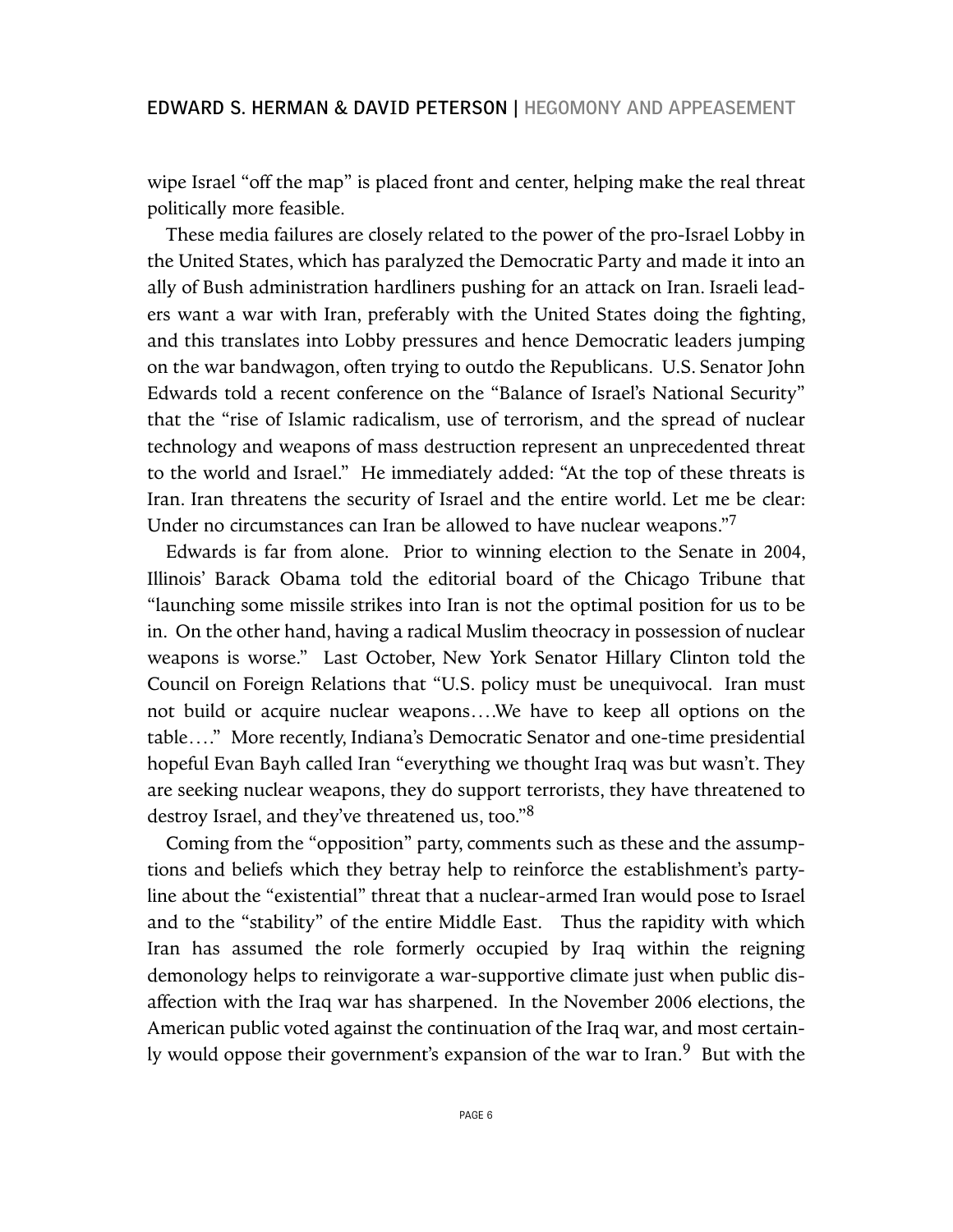Democrats neutralized and in the absence of a truly mass opposition movement, the public remains irrelevant to this decision-making process: It can be ushered along belatedly, as the bombs begin falling and it is called upon to support "our troops." That worked for some years in the case of the Iraq invasion-occupation.

As With the Iraqi WMD Hoax, Iran's Alleged "Threat to the Peace" Serves To Cover Over the Real Threat Posed to Iran by the United States and Israel

In retrospect, it is crystal clear that the alleged threat of Iraq's WMD was a cover, long in the making, for a U.S.-British plan to conquer and occupy Iraq, with WMD selected as the sexiest, most saleable marketing device around which this planned violation of the UN Charter was "fixed." In that episode, the United States and Britain also clearly used the UN as a means of facilitating their attack. But this recent history, none of it more than five years old, had no effect in preventing a closely analogous rerun of that scenario in a run-up to a planned U.S.- Israeli attack and possible attempt at another "regime change" in violation of the UN Charter.

Consider some of the relevant facts:

1. Iran has never once moved beyond its borders in an act of aggression since the organization of the UN and widespread acceptance of the UN Charter as fundamental international law. This, of course, has not prevented Henry Kissinger from describing the "Iranian combination of imperialism and fundamentalist ideology" as a threat to the "region on which the energy supplies of the industrial democracies depend," a threat for which the counterweight of "American forces are indispensable."<sup>10</sup> Nor has Iran's non-aggressive history prevented a wide array of commentators from repeating the views expressed by the Director of National Intelligence in testimony before the Senate on January 11, when he warned of the "shadow" that Iran now casts across the Middle East; by Defense Secretary Robert Gates, who warned of an "emboldened and strengthened Iran;" or by George Bush, who, in his two major speeches in January, warned of an Iran "emboldened in its pursuit of nuclear weapons" (January 10), a new axis emerging "out of chaos in Iraq,…an emboldened enemy with new safe havens, new recruits, new resources, and an even greater determination to harm America" (January 23).<sup>11</sup>

On the other hand, while despite all this noisy rhetoric Iran has stayed at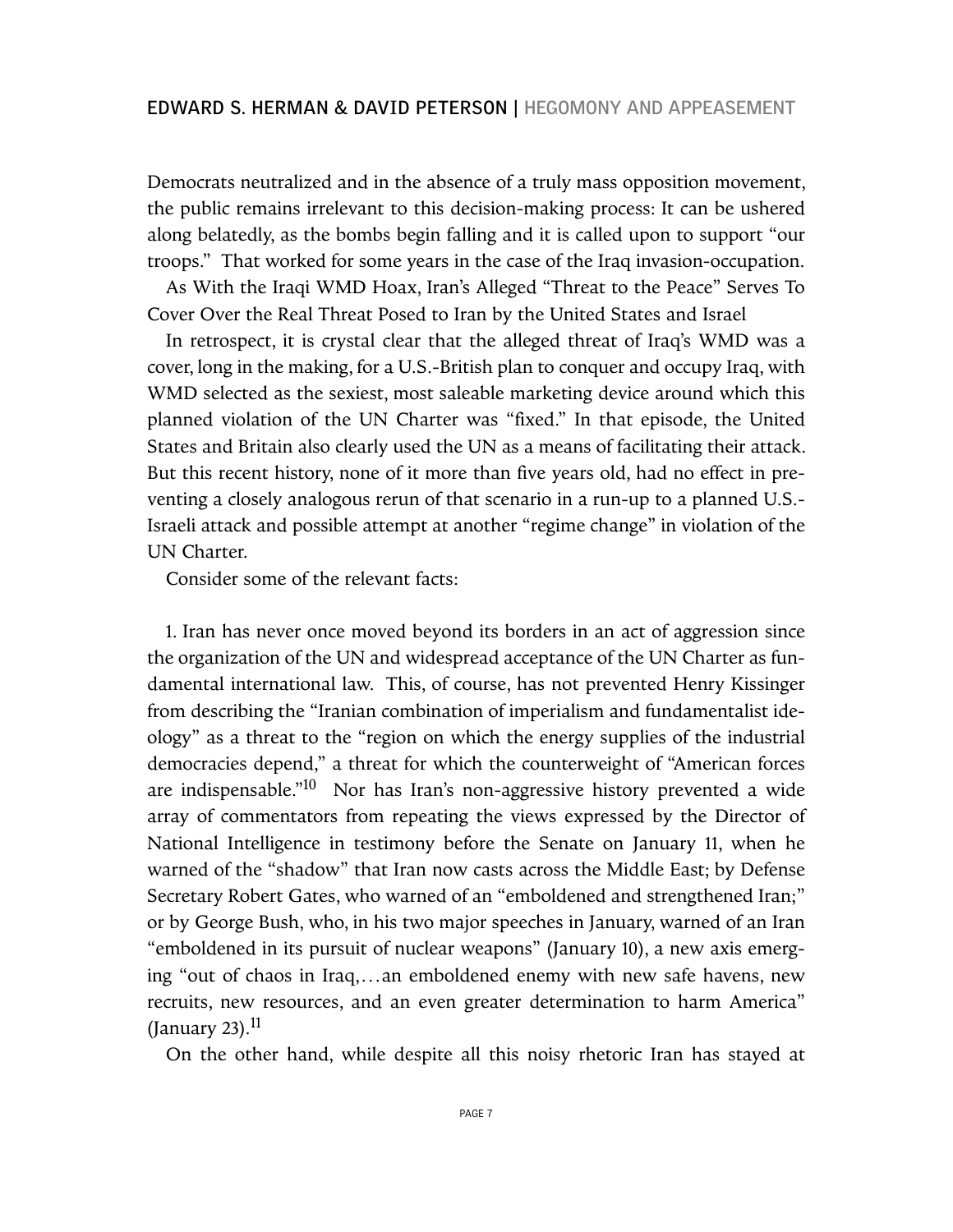home, it has been attacked by Iraq in a war of aggression that was actively supported by the United States and Britain. The United States also organized a coup in Iran in 1953 that replaced a democratic with a dictatorial regime. The Security Council stood by and did nothing in the face of these U.S.-supported violations of the UN Charter.

2. The United States and Israel have both engaged in numerous cross-border invasions and occupations in violation of the UN Charter, most recently the United States (and Britain) attacking and occupying Iraq, and Israel bombing and invading Lebanon. The UN Security Council not only failed to do anything punitive in the face of these open violations of the UN Charter, it actually ratified the U.S. occupation – whereas it had quickly forced Iraq out of Kuwait in 1991 as a matter of course, given Iraq's violation of the UN Charter and the importance of adherence to the rule of  $\text{law}$ <sup>[12</sup>]

3. Iran has not threatened to attack the United States – which it couldn't do anyway, any more than Iraq could have attacked this country in 2003 – and it has not threatened to attack Israel, although Iran has promised to retaliate for an attack against its territory, and President Ahmadinejad has made hostile remarks about Israel and expressed the wish that Israel would disappear as an apartheid state. As noted, his statement was misrepresented by the Western media as part of the demonization process, the media also failing across the board to note the limits of Ahmadinejad's power in Iran, and the reasons why any offensive effort by Iran against Israel would be suicidal.

4. In contrast with Iran's bluster but non-threats, both the United States and Israel have made quite open threats to attack Iran, with U.S. officials speaking regularly of their objective as "regime change" in Tehran. This is normalized in the media, which transform Iran's bluster and non-threats into very worrisome concerns, while making the quite explicit and realistic U.S. and Israeli threats into reasonable reactions to the politically-constructed threat posed by Iran. In one of Condoleezza Rice's classic expressions, matching her claim that the Israeli invasion of Lebanon marked the "birth pangs of a new Middle East," Rice treats the open Israeli threat against Iran as a regrettable but understandable consequence of Iran's refusal to terminate nuclear activities – which have never been shown to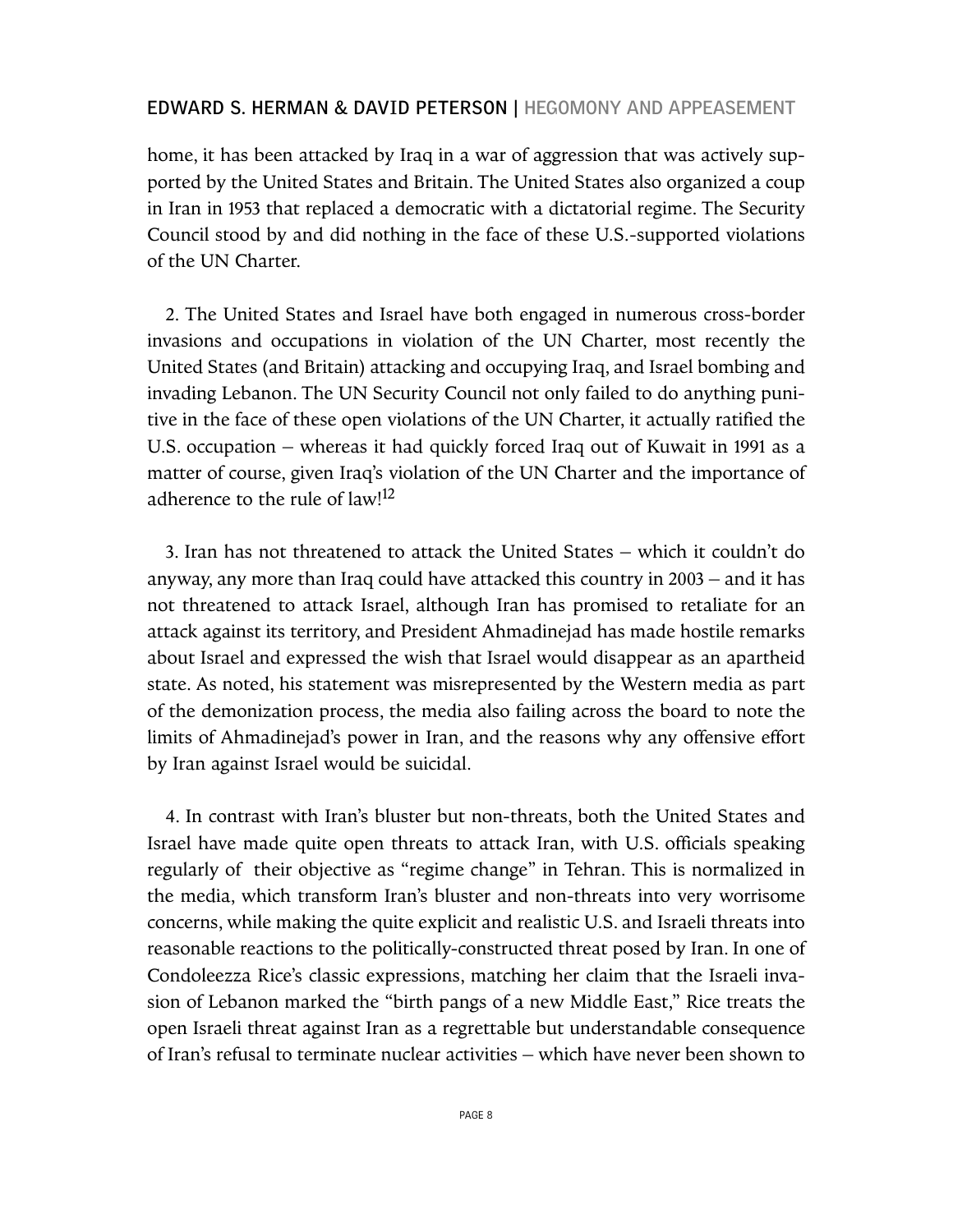be anything but peaceful and permitted under the Treaty on the Non-Proliferation of Nuclear Weapons (NPT): "I think that even talk of such [military operations against Iran] just shows how very serious it would be to have Iran continue its program unabated."<sup>13</sup> That Iran's nuclear program, on the unproven assumption that it has weapons in mind, might be an understandable response to the Israeli open threat to use nuclear weapons on Iran, is outside her  $-$  or the Western media's – orbit of thought.

Although these U.S.-Israeli threats are splashed across headlines and television screens around the globe, and violate the UN Charter's prohibition against states engaging in the "threat or use of force against the territorial integrity or political independence of any state," and although these threats are made by two states that have committed the "supreme international crime" in Iraq and Lebanon in 2003 and 2006, respectively, the UN and international community take no cognizance of these Charter violations and the threat its authors pose for a further major war. Instead the new Secretary-General speaks of the UN and United States having a "shared objective of promoting human rights, democracy and freedom and peace and security,"<sup>14</sup> and the Security Council continues to cooperate actively with the threatening global rogue state as it and its client prepare for a further war of aggression.

5. Beyond mere threats, the United States has already been carrying out provocations and a low-level war of aggression against Iran, on at least two occasions abducting Iranian diplomatic personnel inside Iraq in violation of international law, conducting surveillance flights over Iran's territory, and infiltrating military personnel on the ground.<sup>15</sup> It has been transferring deep-earth-penetrating munitions to Israel, and has spoken openly about their possible use against targets within Iran. It has transferred anti-missile systems to neighboring states such as Kuwait and Qatar, and openly made clear their Iran-oriented mission. And it has undertaken the highly provocative placement of two naval aircraft carrier groups off Iran's coastal waters in the Persian Gulf, naming Admiral William J. Fallon the new head of U.S. Central Command, whose theater of operations include Afghanistan and Iraq in a move the New York Times called "classic gunboat diplomacy.<sup>"16</sup> Or in the words of the U.S. Undersecretary of State Nicholas Burns, "Iran needs to learn to respect us. And Iran certainly needs to respect American power in the Middle East."17 All the United States wants is a little respect!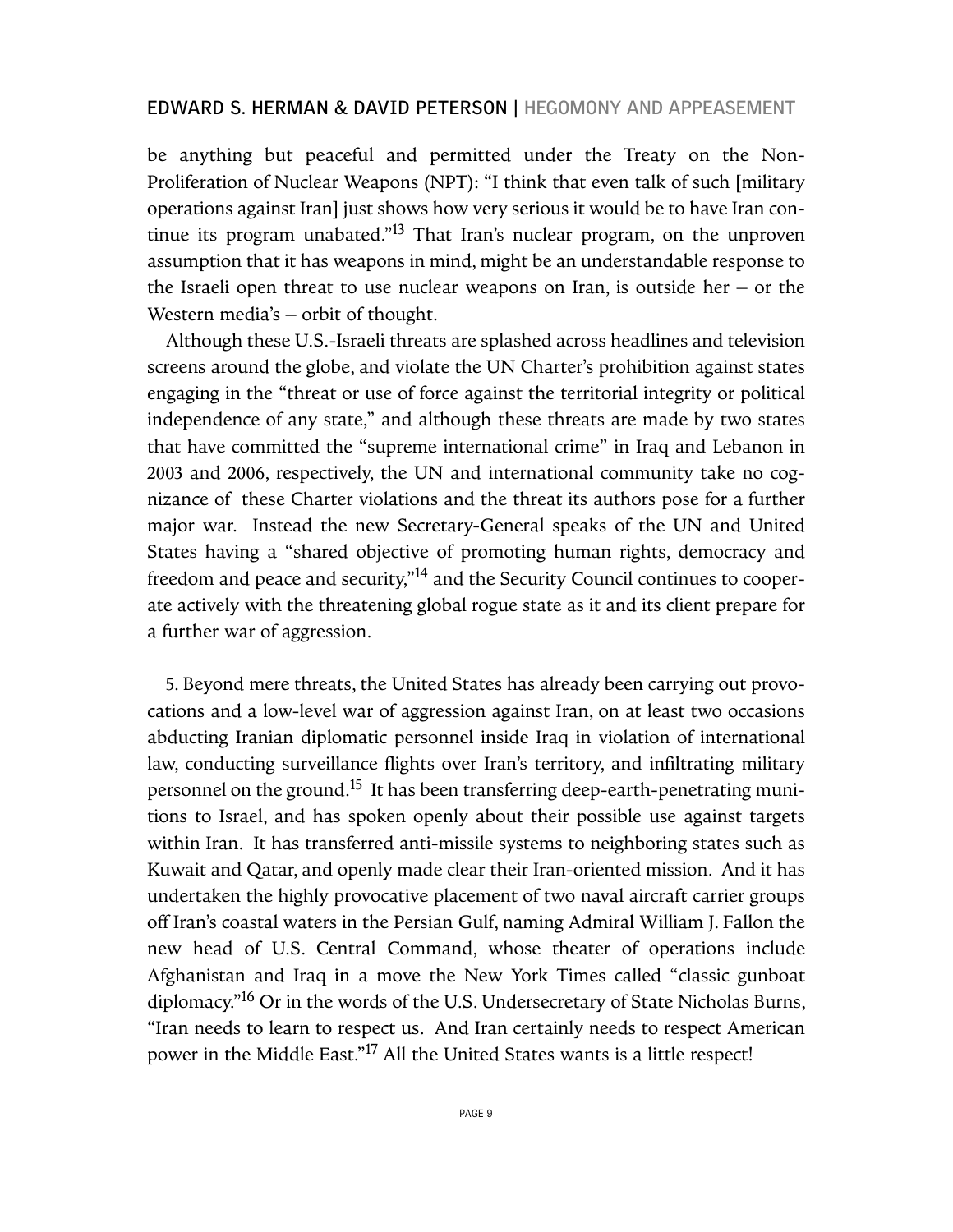6. Iran was among the original signatories to the NPT (1968); and though the Islamic Republic of Iran dates only from 1979, it has consistently denounced the nuclear-weapon option, instructing the IAEA that it "considers the acquiring, development and use of nuclear weapons inhuman, immoral, illegal and against its very basic principles."18 Iran has cooperated with the inspectors of the International Atomic Energy Agency (IAEA) to an impressive extent. For some years prior to 2003, it did hide aspects of its nuclear program, most notably its early research in the field of uranium enrichment, possibly recognizing that its enemies (the United States and Israel) would give it trouble for any work it did in this area even if it was legal. In order to satisfy the IAEA's ever-changing doubts, however, Iran adopted numerous and sometimes unprecedented "confidence building" measures over the course of 2003-2005, including the voluntary suspension of a uranium enrichment program in which it has every right to engage under the NPT, and the voluntary observance of the stricter Additional Protocol measures, even though Iran never adopted them formally. More important, no IAEA report on Iran's implementation of its non-proliferation commitments has ever determined that Iran diverted its nuclear program away from civilian toward military uses. Nor has the CIA found any evidence of a secret program to develop nuclear weapons.<sup>19</sup>

7. On the other hand, the United States (along with every other nuclearweapon state) has violated its commitment under the same NPT "to pursue in good faith and bring to a conclusion negotiations leading to nuclear disarmament in all its aspects under strict and effective international control," in the words of the unanimous opinion of the International Court of Justice (July 8, 1996).<sup>20</sup> The United States not only refuses to move toward nuclear disarmament, it has recently declared nuclear weapons part of its regular war arsenal, has unilaterally abrogated its NPT promise never to use nuclear weapons against non-nuclearweapon states, and it is busily modernizing its nuclear weapons to make them more practicable.<sup>21</sup> Further, although the NPT requires nuclear states to help non-nuclear states develop civilian technology, the United States not only refuses to do this, it openly denies that right to Iran.

8. Israel remains outside the NPT, and has secretly built up a sizable arsenal of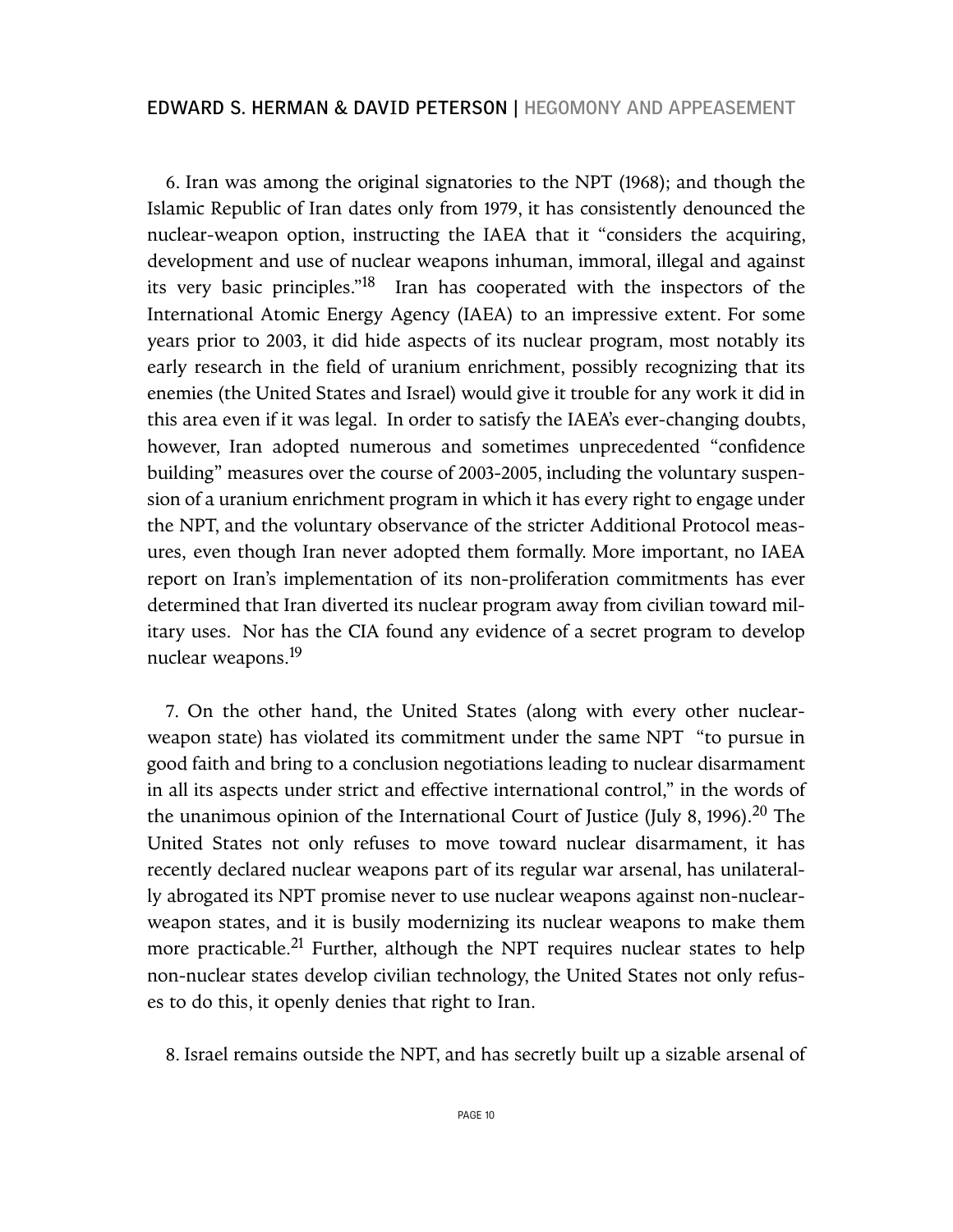nuclear weapons, giving it unique status as the only Middle Eastern country with nuclear arms. This also has been normalized by the UN and international community, and Israel's nuclear arms are unchallenged despite its numerous violations of Security Council and International Court rulings, the Geneva Conventions that relate to the behavior of an occupying power, and its recent major aggression against Lebanon. While Israel remains outside the IAEA's jurisdiction, it threatens to attack Iran with its own nuclear arsenal, or those acquired from the Americans. Regardless, the Security Council has never adopted sanctions against Israel for building up a nuclear weapons arsenal that constitutes a grave threat to international peace and security. In September 2006, the United States, France, Germany and Britain (among others) blocked a vote at an IAEA meeting that would have declared Israel's nuclear capabilities a threat. So the double standard is institutionalized and official: Only a U.S. target poses a threat in acquiring nuclear weapons; the United States and its clients pose no such threat, even when they warn of their possible use of nuclear weapons in a further "supreme international crime" of aggression.

In an act of remarkable chutzpah, the Israeli Minister of Strategic Affairs, and noted racist, Avigdor Lieberman wrote to Secretary-General Ban Ki-moon to formally request that he "Revoke Iran's membership in the United Nations" for its failures in dealing with the charges against it under NPT rules, to which of course Israel has avoided subjecting itself. In the Kafka Era, Iran finds itself "surrounded by powers with nuclear weapons: Pakistan to their east, the Russians to the north, the Israelis to the west and us in the Persian Gulf," as Robert Gates recently remarked, but it has no right to even embark on nuclear activities to which it is entitled under the NPT, because the United States says so.

9.Close U.S. allies India and Pakistan also remain outside the NPT, despite having built-up and tested nuclear weapons, India at least twice (1974 and 1998), and Pakistan once (1998). <sup>22</sup> In December 2006, just days before the Security Council imposed sanctions on Iran, Bush signed legislation that allows the U.S. to sell nuclear fuel and technology to India for the first time since it exploded a nuclear device in 1974. Bush, the Washington Post reported, "reversing three decades of nonproliferation policy,…persuaded Congress to make an exception for India despite its not having signed the nuclear Non-Proliferation Treaty." Within disarmament and non-proliferation circles, the India-exception is regarded as a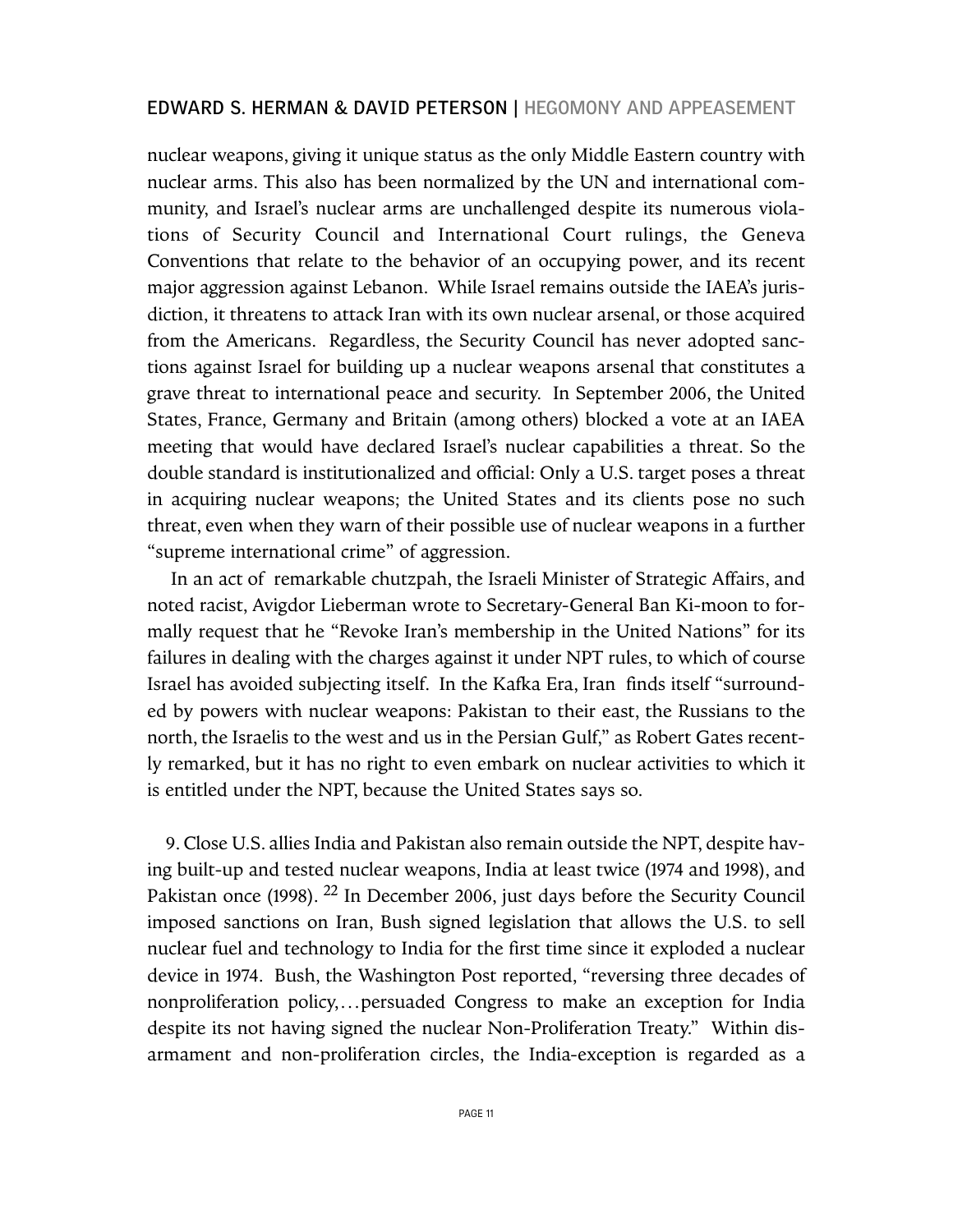nightmare scenario, as it permits India to designate "only 14 of its 22 nuclear reactors as civilian," and open to inspections; the other eight "are considered military and will remain shielded from international scrutiny." This "will allow India to import nuclear fuel for civilian use," while enabling it to "use its own facilities to produce enough fuel for 40 or 50 nuclear bombs per year." But as the Financial Times noted, "US officials hope the agreement will given US companies such as Westinghouse a 'leg up' in contracts for civilian nuclear plants in India…." One section of the law requires the White House to periodically certify that India is not transferring nuclear material or technology to Iran. Upon signing it, however, the White House issued a statement announcing that it will construe all such requirements as "advisory." As Undersecretary of State Nicholas Burns explained, "We don't have any doubts that India also wishes to deny Iran a nuclear weapons capability.<sup>23</sup> In the Kafka Era, nuclear-weapons proliferation to India and beyond is acceptable, so long as India (and anybody else) serves U.S. political interests.

10. Instead of trying to curb the aggressions and NPT violations of the United States and Israel, or their allies like India and Pakistan, the Security Council and international community have zeroed-in on the U.S. and Israeli target already under attack and threatened with a more massive aggression. Under U.S. pressure the IAEA has devoted at least 20 different reports to the assessment of Iran's nuclear program since March 2003. Although Iran has NPT rights to peaceful nuclear activities, the United States has openly declared that it will refuse Iran those legal rights, and it has continuously pressed for a complete suspension of Iran's enrichment and processing activities as a pre-condition for any negotiations with Iran on any issue. After more than three years of arm-twisting, the UN Security Council has finally gone along with this, twice adopting resolutions in 2006 under Chapter VII's "threat to the peace" articles that demanded, first, that Iran suspend all enrichment and reprocessing activities (1696, July 31), and later that all states withhold assistance to specified aspects of Iran's program (1737, December 23).<sup>24</sup> In short, a sanctions regime was imposed on the "defiant" state (i.e., U.S. target).

11. The Security Council adopted these resolutions despite reaffirming the right of all states "to develop research, production and use of nuclear energy for peace-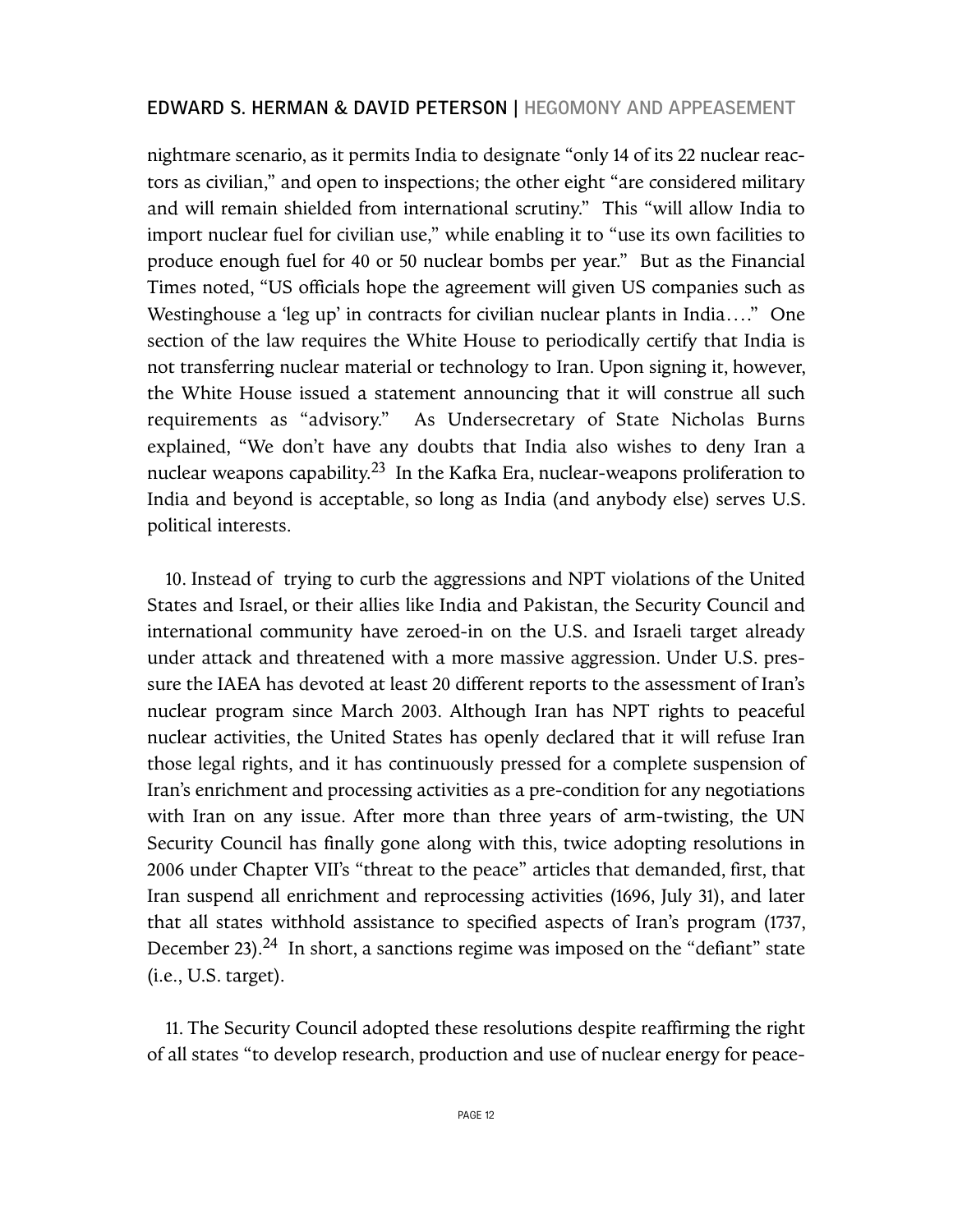ful purposes without discrimination" (here echoing Art. IV.1 of the NPT). Despite the fact that ever since the present round of harassment began in 2003, Iran has steadfastly renounced the nuclear-weapon option as anathema to Islamic principles. Despite the fact that no IAEA report on Iran's implementation of its nonproliferation commitments has ever found Iran guilty of diverting its nuclear program away from civilian toward military uses. Despite the fact that Iran advocates the establishment of a Nuclear Weapon-Free Zone in the Middle East – as does every other state in the region, with one exception. Despite the fact that in order to satisfy the IAEA's ever-changing doubts, Iran adopted numerous and sometimes unprecedented "confidence building" measures over the course of 2003 - 2005. Despite the fact that there are as many as 442 nuclear power plants currently operating in more than 30 different countries around the world, with nearly one-quarter of the total located in the United States alone, and zero inside Iran. Despite the fact that Iran long ago declared its intention to develop its own nuclear energy sector to provide electricity to a rapidly growing population, and to free-up its oil sector for desperately needed export earnings – an argument supported by a recent paper in the Proceedings of the National Academy of Sciences.<sup>25</sup> And despite the fact that the United States once supported Iran in this objective – though only at a time when a so-called "special relationship" still existed between the two states, Iran then ruled by the U.S.-installed client regime of Shah Mohammad Reza Pahlavi, under whose "great leadership" Iran was regarded as an "island of stability in one of the more troubled areas of the world" (Jimmy Carter, New Year's Eve 1977).

12. The range of "nuclear"-related material and activities that the U.S. seeks to deny Iran is far more extensive than just those that clearly have a potential weapons or even "dual-use" applications, such as Iran's Heavy Water Reactor Program at Arak. "Iran gets IAEA technical aid for more than 15 projects and dozens more that also involve other countries," Associated Press reports. "Diplomats familiar with the American strategy for the next IAEA board meeting March 5 say Washington wants at least half of the aid projects permanently eliminated." Although 1737 makes exceptions for aid that does not contribute to "proliferation sensitive nuclear activities," specifically if it serves "food, agricultural, medical or other humanitarian purposes" (par. 9), the projects currently under review include those designed "to bolster the peaceful use of nuclear energy in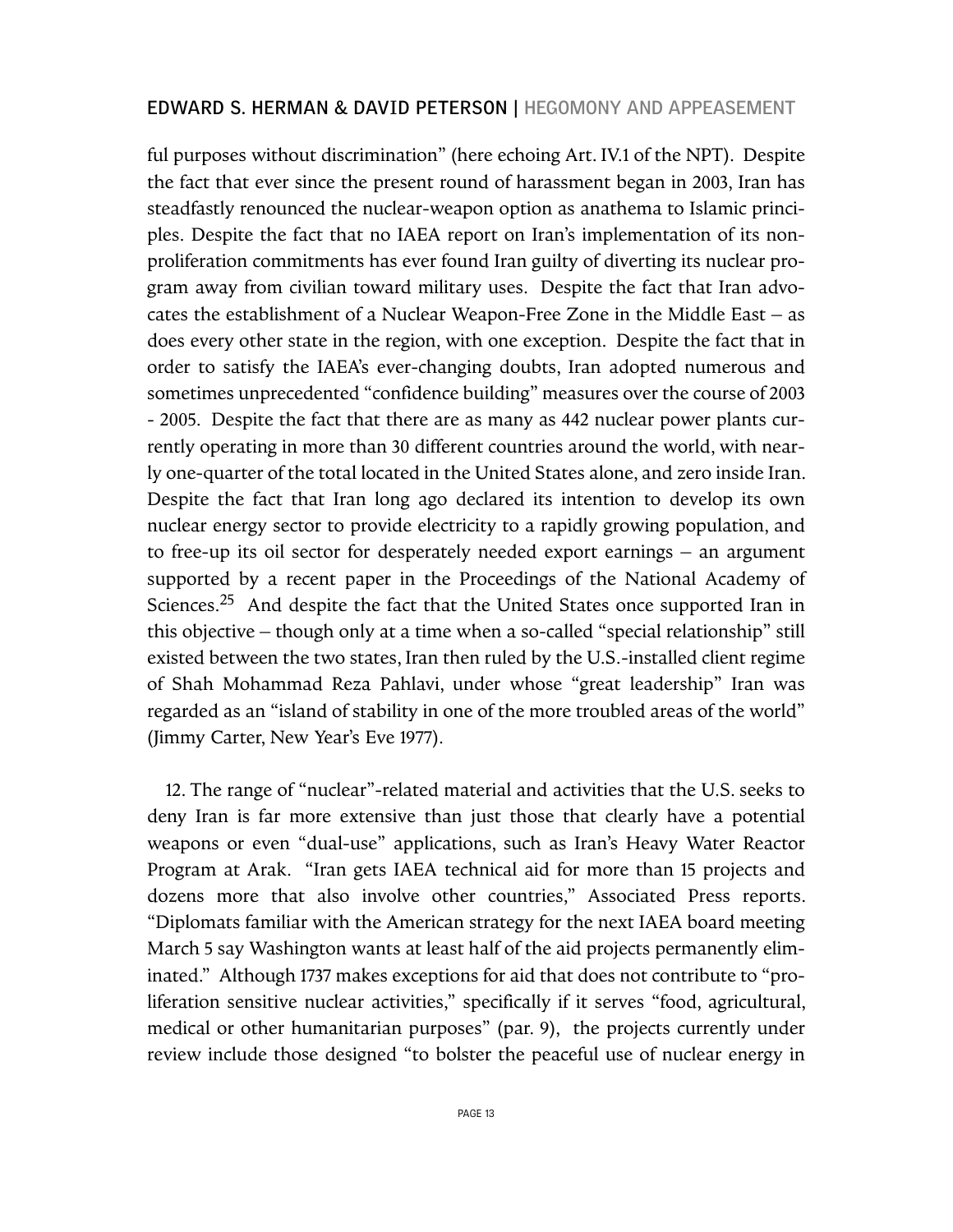medicine, agriculture [and] power generation" – clearly not military related. Perhaps most strikingly, AP mentions "cancer therapy programs and requests for help in international nuclear licensing procedures.<sup>26</sup> Thus the U.S. seeks to exploit the IAEA review process to heighten tension with Iran and to penalize it in a flagrant fashion. $27$ 

It is ironic that while the U.S. struggles to prevent Iran from researching even medical projects that make use of nuclear technology, it is able to dispatch nuclear-powered warships to the same region, including two aircraft carrier strike groups and a nuclear-powered submarine that on January 8 rear-ended a Japanese supertanker in the Strait of Hormuz, which connects the Persian Gulf to the Indian Ocean. In the Kafka Era, for Iran to develop even a peaceful nuclear program constitutes a threat to the peace, while for seven decades running, the U.S. has researched, developed, and manufactured nuclear-powered weapons and warships, and sent them to any theater on the planet it chooses, as a guardian of the peace.

13. Both 1696 and 1737 state that the "IAEA is unable to conclude that there are no undeclared nuclear materials or activities in Iran." Similarly, the IAEA's November 14 report noted that "While the Agency is able to verify the non-diversion of declared nuclear material in Iran, the Agency will remain unable to make further progress in its efforts to verify the absence of undeclared nuclear material and activities in Iran unless Iran addresses the long outstanding verification issues" – locutions repeated many times over the course of the IAEA's reporting on Iran.<sup>28</sup> In plainer English, the IAEA can verify that there are no serious NPTviolations in Iran. Therefore it has been necessary to seize upon any area of Iran's nuclear program where there are ambiguities, and to use these "outstanding issues" that Iran can never fully satisfy to keep Iran under the gun. In analogous fashion, the regime of Saddam Hussein could never satisfy UNSCOM or UNMOVIC, even when it had no WMD. Although the IAEA and Security Council would never face a comparable "gap in knowledge" were they to examine the programs and stockpiles of the eight nuclear-weapons states (for the time being, we'd exclude North Korea from this category), it is the repetitive allegation that there are "outstanding issues" in Iran that has transformed Iran's nuclear program into an apparent problem, independently of what Iran's leadership does or does not do. In the Kafka Era, Iran is obliged to prove a negative. Its inability to do so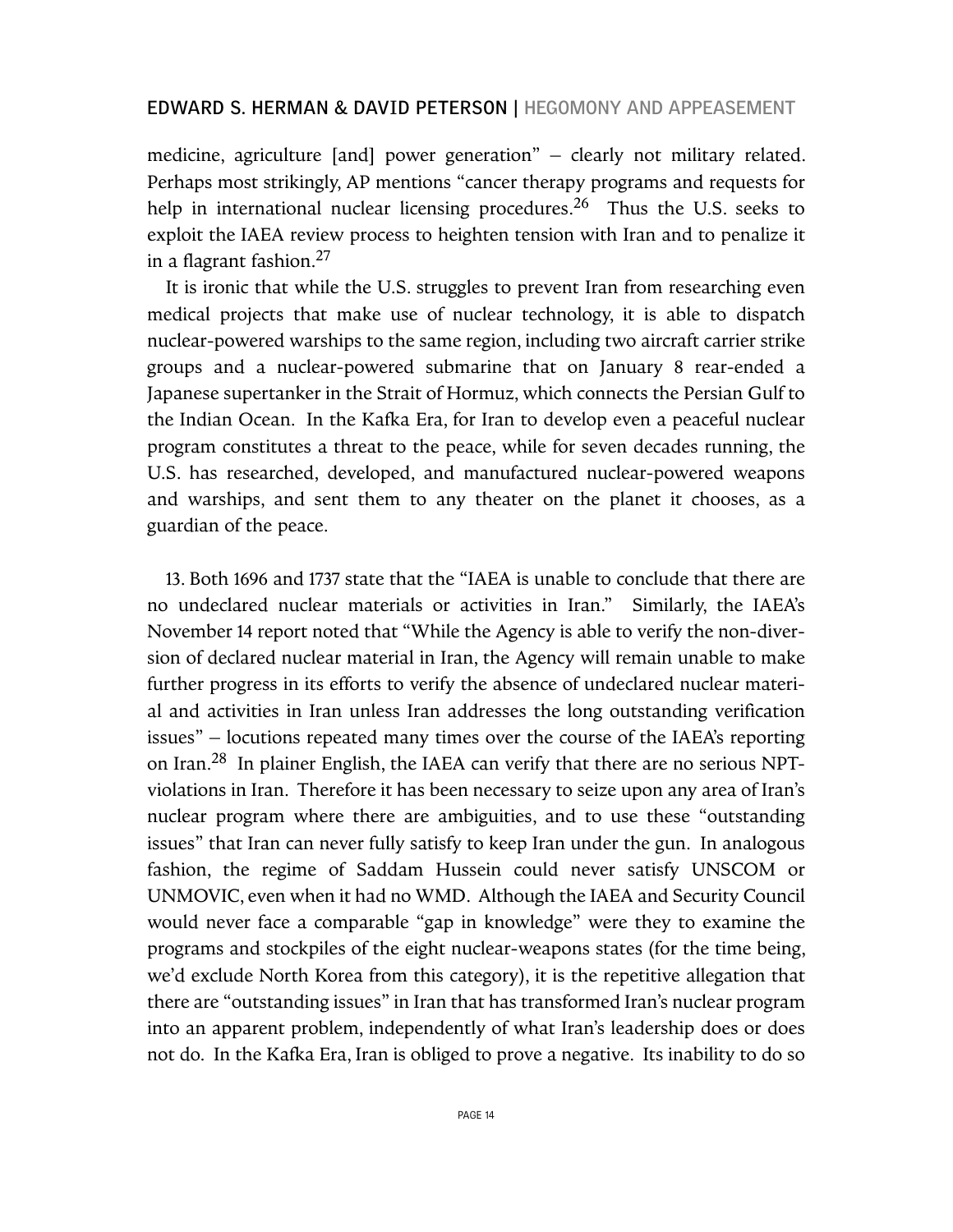is a threat to the peace

14. In another triumph of U.S. war-making "diplomacy" – recall the Rambouillet Conference on Kosovo in February 1999, which cleared the ground for NATO bombing<sup>29</sup> – 1696 and 1737 are on the books now, reinforcing the presumption of Iran's "threat to the peace." Both Russia's and China's UN ambassadors explained that a reason their states had voted in favor of sanctions was that 1737 "clearly affirms that, if Iran suspends all activities relating to the enrichment and chemical reprocessing of uranium, the measures spelled out…will be suspended" (Russia's Vitaly Churkin). "The sanctions measures adopted by the Security Council this time are limited and reversible," China's Wang Guangya added later. "There are also explicit provisions indicating that if Iran suspends its enrichment-related and reprocessing activities, complies with the relevant resolutions of the Security Council and meets with the requirements of the IAEA, the Security Council would suspend and even terminate the sanctions measures."30 But these testimonies are false and disingenuous. In accepting the 1737 sanctions, surely Russia and China recognize that they have handed the belligerent members of the Security Council a weapon that can be used to punish Iran economically and to facilitate another major war of aggression. Recalling the history of the U.S. and British manipulation of the UN during the long march towards war with Iraq, common sense tells us that, once having secured the Council's approval of sanctions on Iran, Washington will never surrender them without achieving its ultimate goal. To lift the 1737 sanctions requires Security Council determination "that Iran has fully complied" with its demands. If Iran has not complied the Council will "adopt further appropriate measures…to persuade Iran to comply." Given the U.S. veto and other forms of leverage, this means that the sanctions will remain until U.S. objectives are met. One of those objectives is "regime change." And since Washington has declared that it will not accept Iran's right even to civilian uses of nuclear power, "full compliance" may never be recognized by the United States without a military attack. The Iraq "sanctions of mass destruction" were only lifted after the U.S. invasion and occupation. The Iran sanctions are similarly structured to provide the United States with a casus belli – an incident for war. They very well may be lifted only in the ruins of another victim of aggression.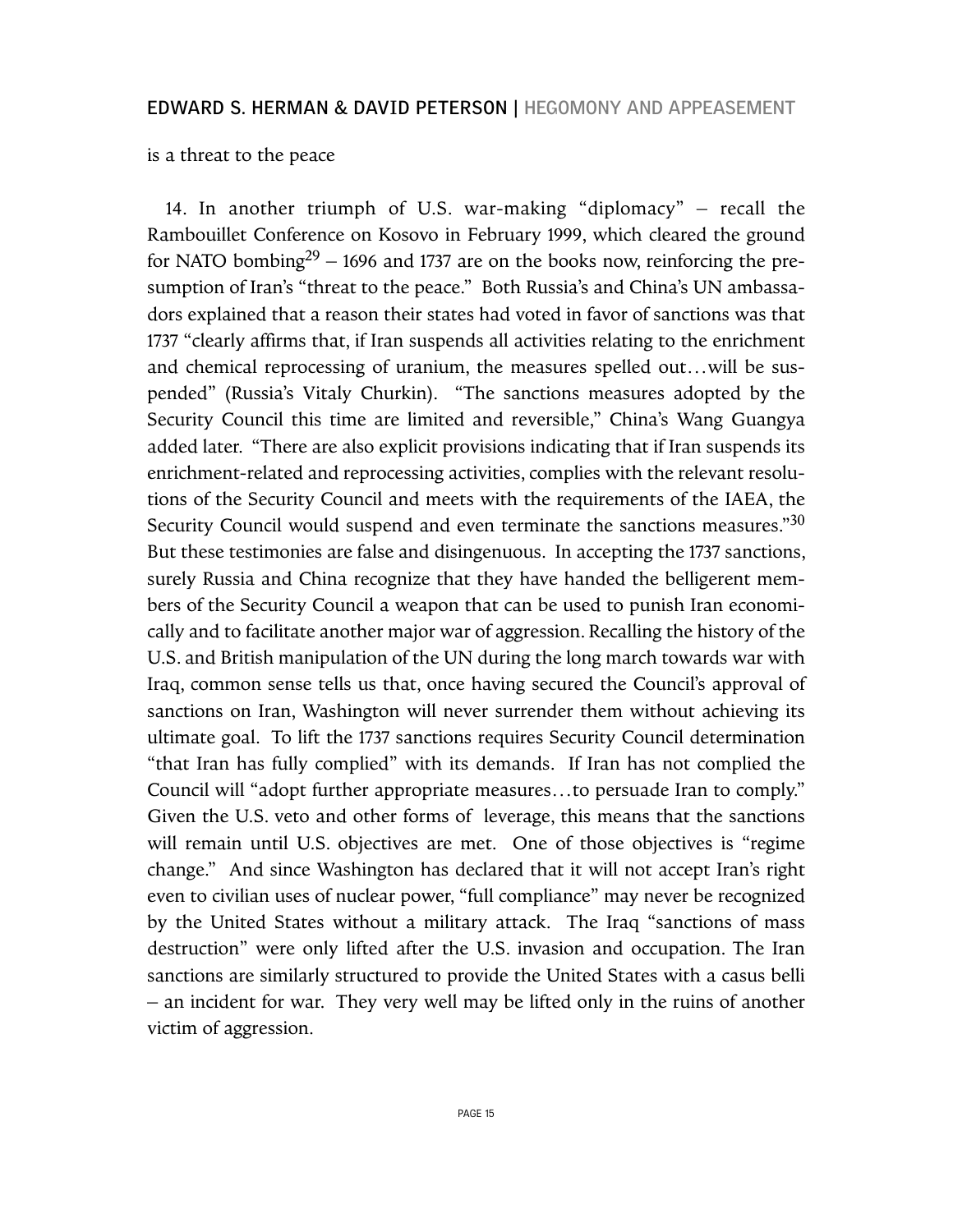# **CONCLUSION**

In a statement delivered to the IAEA more than three-and-one-half years ago, Iran still held out hope "that not all international organizations have yet come [to] the state of total domination.<sup>"31</sup> That hope has not been realized and the performance of the UN and UN Security Council in the Middle East crises has been shameful. To have allowed two global rogue states that have evaded or violated the NPT and committed a stream of major UN Charter and Geneva Convention violations to drag Iran before the Security Council, and to obtain Chapter VII sanctions against it, constitutes a most grave moral and political collapse of any genuine international community worthy of the name. The Iran case is a true throwback to Munich-style appeasement and poses a serious threat to world peace. This is because it bends multilateral institutions to fit the superrogue state's will, and provides it with a semi-legal basis for attacking its next target, an amazing innovation in the annals of power and lawlessness, given its performance in brushing aside any UN constraints when attacking Iraq just four years ago.

# **NOTES**

1. According to the Final Judgment at Nuremberg, a ruling that has provided all succeeding generations with the classic pronouncement on the illegality of aggressive war: "War is essentially an evil thing. Its consequences are not confined to the belligerent states alone, but affect the whole world. To initiate a war of aggression, therefore, is not only an international crime; it is the supreme international crime differing only from other war crimes in that it contains within itself the accumulated evil of the whole." See Final Judgment of the International Military Tribunal for the Trial of German Major War Criminals (September 30, 1946), specifically "The Common Plan or Conspiracy and Aggressive War," from which this passage derives.

2. "From the Editors: The Times and Iraq," Editorial, New York Times, May 26, 2004; Howard Kurtz, "The Post on WMDs: An Inside Story," Washington Post, August 12, 2004. Also see "Were We Wrong?" Editorial, The New Republic, June 28, 2004. In this last case, the editors expressed "regret...but no shame," adding: "if our strategic rationale for war has collapsed, our moral one has not."

3. Gil Hoffman, "Netanyahu to address Britain on Iran," Jerusalem Post,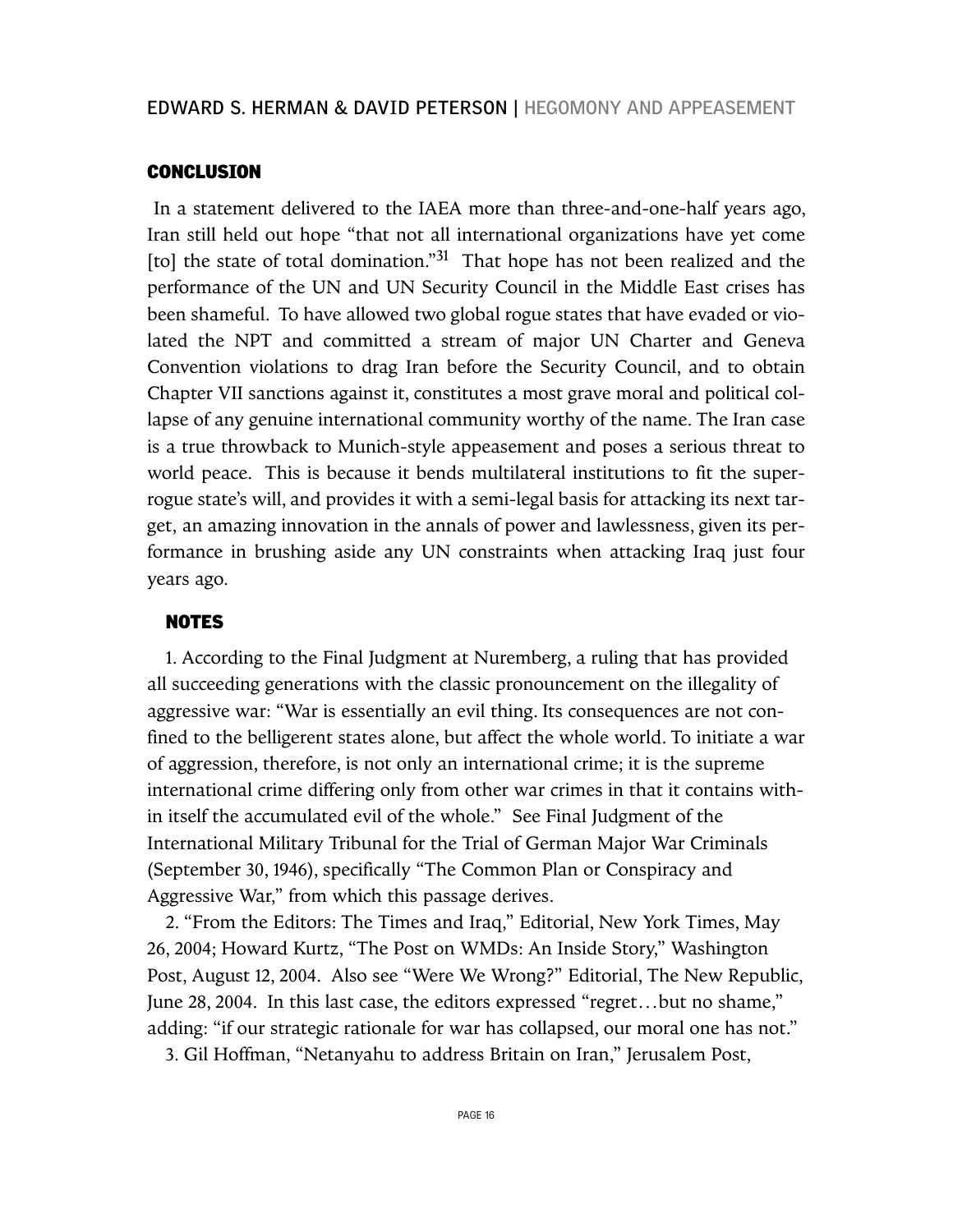January 11, 2007. Also see the Remarks by Benjamin Netanyahu at the 2007 Herzliya Conference, Lecture Summaries, January 21, 2007.

4. See Anneliese Fikentscher and Andreas Neumann, "Does Iran's President Want Israel Wiped Off the Map?" (Trans. Erik Appleby), Information Clearinghouse, April 20, 2006; Juan Cole, "Hitchens the Hacker," Informed Comment, May 3, 2006; Jonathan Steele, "Lost in Translation," The Guardian, June 14, 2006; and Arash Norouzi, "'Wiped Off the Map' – The Rumor of the Century," DemocracyRising.US, January 18, 2007.

5. Nazila Fathi and Michael Slackman, "Rebuke in Iran To Its President On Nuclear Role," New York Times, January 19, 2007; Dariush Zahedi and Omid Memarian, "The clock may be ticking on Iran's fiery president," Los Angeles Times, January 21, 2007; and Marie Colvin and Leila Asgharzadeh, "Iran's strongman loses grip as ayatollah offers nuclear deal," London Times, January 21, 2007.

6. See Seymour M. Hersh, "The Coming Wars: What the Pentagon can now do in secret," New Yorker, January 25, 2005; Sarah Baxter and Michael Smith, "Bush plans strike on Iran's nuclear sites," Sunday Times, April 9, 2006; Peter Baker et al., "U.S. Is Studying Military Strike Options on Iran," Washington Post, April 9, 2006; Seymour M. Hersh, "The Iran Plans: Would President Bush go to war to stop Tehran from getting the bomb?" New Yorker, April 17, 2006; Seymour M. Hersh, "The Next Act: Is a damaged Administration less likely to attack Iran, or more?" New Yorker, November 27, 2006; and most recently Uzi Mahnaimi and Sarah Baxter, "Revealed: Israel Plans Nuclear Strike on Iran," Sunday Times, January 7, 2007 (as posted to Truthout).

7. Remarks by Senator John Edwards at the 2007 Herzliya Conference (via satellite), Lecture Summaries, January 22, 2007.

8. David Mendell, "Obama would consider missile strikes on Iran," Chicago Tribune, September 25, 2004; Hillary Clinton, "Challenges Facing the United States in the Global Security Environment," Council on Foreign Relations, October 31, 2006; Jeffrey Goldberg, "The Starting Gate," The New Yorker, January 15, 2007.

9. According to a major poll of more than 26,000 people in 25 different countries, 61 percent of all respondents living outside the United States said they disapprove of the U.S. Government's handling of Iran's nuclear program, as does 50 percent of U.S. respondents. The disapproval rating for the U.S. Government's handling of the war in Iraq is even higher: 74 percent of those living outside the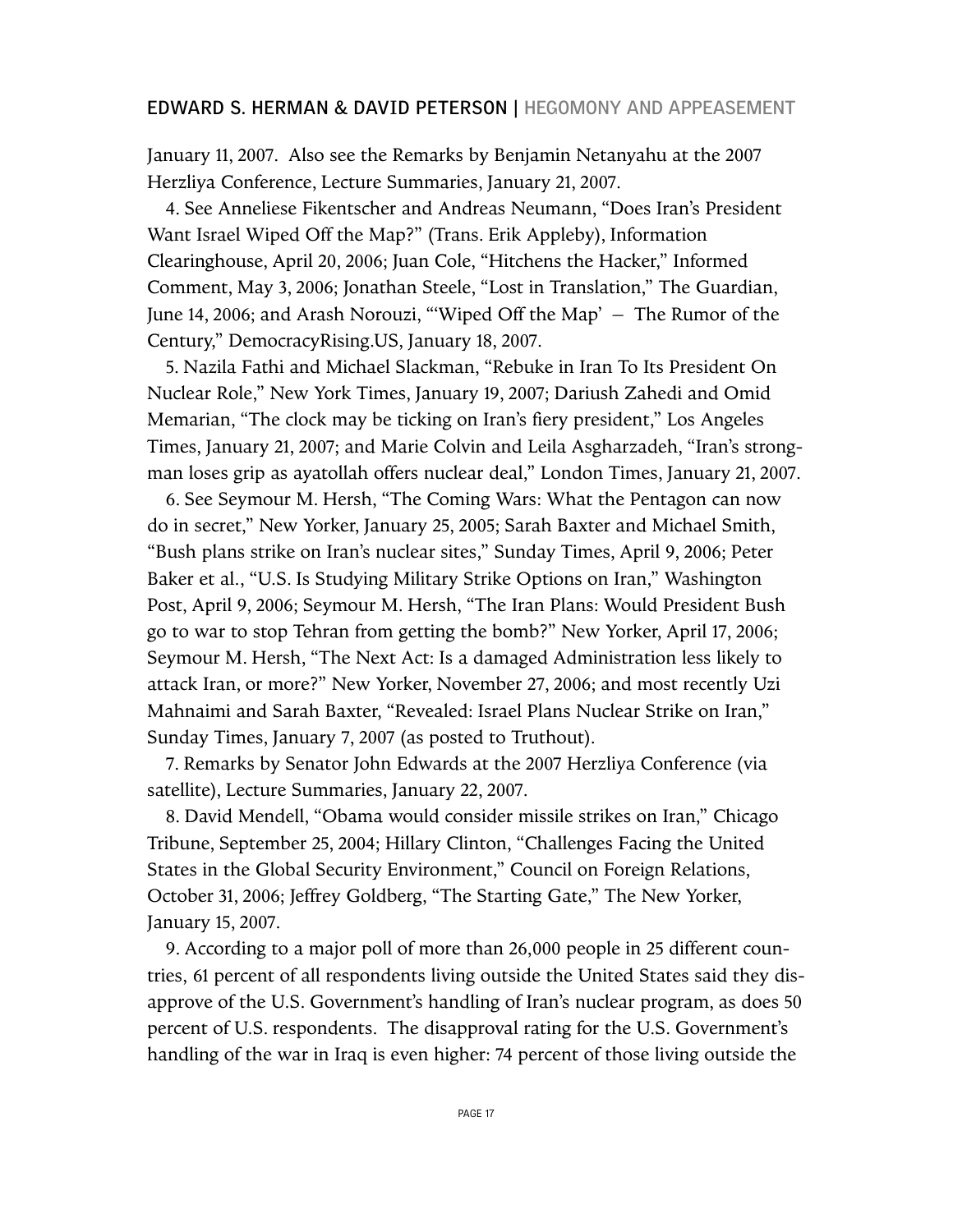United States, and 57 percent inside the U.S. Were the U.S. Government to extend its Afghanistan and Iraq wars to neighboring Iran, surely these disapproval ratings could only increase – perhaps dramatically. See "World View of U.S. Role Goes from Bad To Worse," Program on International Policy Attitudes, January 22, 2007. Also see the accompanying Questionnaire, pp. 2-3.

10. Henry A. Kissinger, "Withdrawal is not an option," International Herald Tribune, January 18, 2007.

11. John D. Negroponte, "Annual Threat Assessment of the Director of National Intelligence," Senate Select Committee on Intelligence, January 11, 2007; "Statement of Secretary of Defense Robert M. Gates," Senate Armed Services Committee, January 12, 2007; "President's Address to the Nation," January 10, 2007; "President Bush Delivers State of the Union Address," January 23, 2007.

12. In another illustration of hypocrisy, the U.S. joined with seven Middle Eastern states (Egypt, Jordan, Kuwait, Saudi Arabia, Oman, Qatar, and the U.A.E.) in January to issue a statement which affirmed, among other things, that "disputes among states should be settled peacefully and in accordance with international norms, and that relations among all countries should be based on mutual respect for the sovereignty and territorial integrity of all states, and on the principle of noninterference in the internal affairs of other nations." ("Gulf Cooperation Council - Plus Two's Ministerial Statement," U.S. Department of State, January 16, 2007). This accolade to the principles of sovereignty and noninterference was directed not against the March 2003 U.S. invasion of Iraq or a possible U.S.-Israeli military attack on Iran, but rather against Iran and Syria, which have faced the U.S. charge that they are interfering in the internal affairs of the newly liberated Iraq.

13. Condoleezza Rice, "Interview With Chico Menashe of Israel's Channel 10," Jerusalem, U.S. Department of State, January 14, 2007.

14. Secretary-General Ban Ki-moon, Remarks to the press following his meeting with President Bush at the White House, January 16, 2007.

15. See Edward S. Herman and David Peterson, "The Fourth 'Supreme International Crime' in Seven Years Is Already Underway," ElectricPolitics.com, May 16, 2006.

16. John Kifner, "Gunboat Diplomacy: The Watch on the Gulf," New York Times, January 14, 2007.

17. Jay Solomon, "Spillover Feared as U.S. Confronts Iran," Wall Street Journal,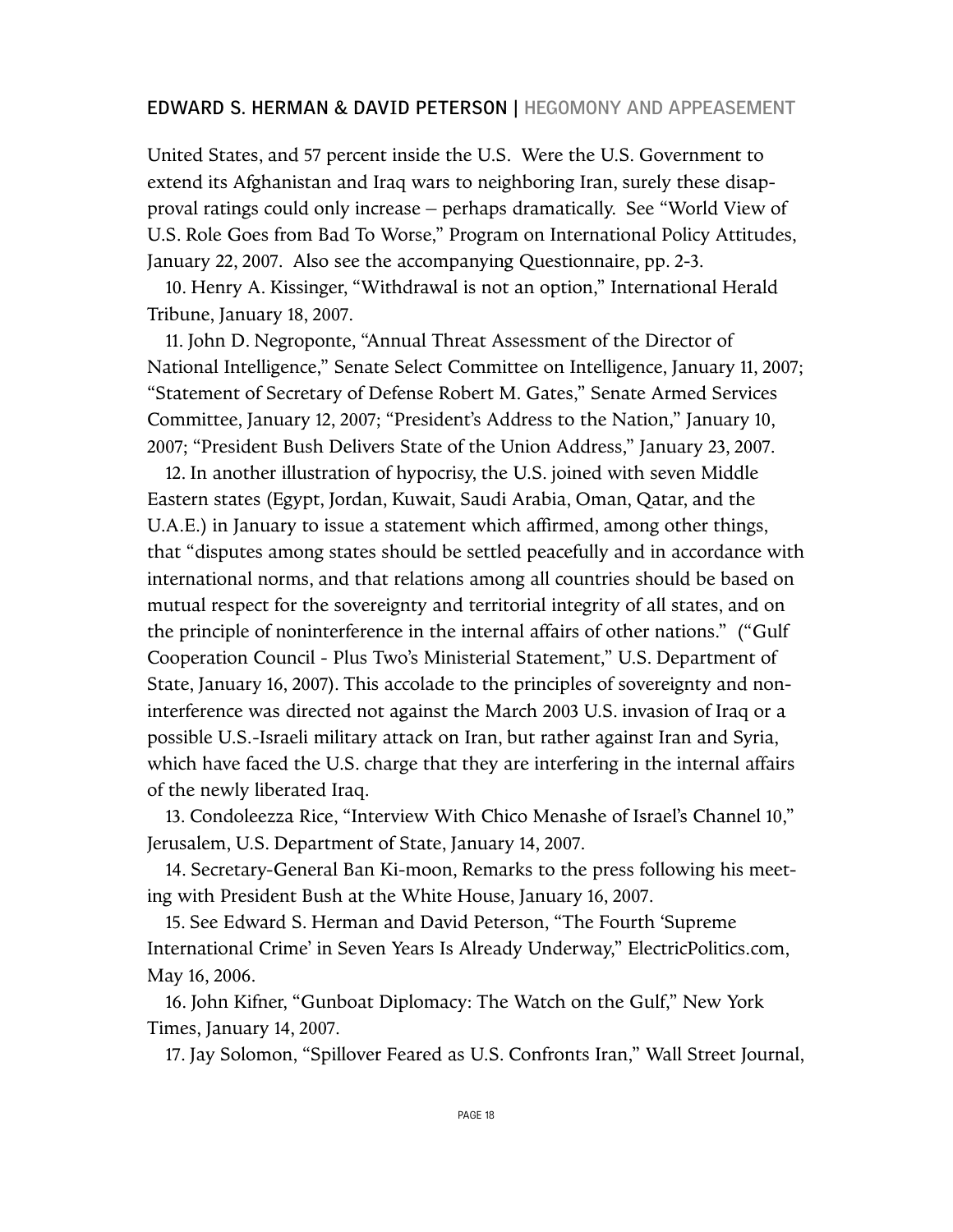#### January 12, 2007.

18. Statement by Iran before the IAEA, June 6, 2003, p. 4. – This statement continued: "[Nuclear weapons] have no place in Iran's defence doctrine. They do not add to Iran's security nor do they help rid the Middle East of weapons of mass destruction, which is in Iran's supreme interests."

19. On the lack of evidence for the charge that Iran possesses a covert nuclear weapons program, including the CIA's assessment that no evidence of such a covert program exists, see Seymour M. Hersh, "The Next Act: Is a damaged Administration less likely to attack Iran, or more?" New Yorker, November 27, 2006; and Norman Dombey, "Iran and the Bomb," London Review of Books, January 25, 2007. Dombey notes that "until or unless Iran withdraws from the Nuclear Non-Proliferation Treaty (NPT), the facilities at Natanz and Arak are safeguarded by the IAEA. Cameras are installed at Natanz (they function continuously), and there are monthly inspections. Similar arrangements will be made for Arak. Any enriched uranium or plutonium made will be under IAEA seal and will not be available for casting into the core of a weapon. There is no pressing nuclear threat from Iran at the moment; nor does there appear to be a tipping point in sight, beyond which it would be impossible to prevent the country from acquiring weapons." – For a list of Iran's nuclear facilities under IAEA surveillance as of June 2003, including the uranium-enrichment project at Natanz and the heavy-water research reactor at Arak, see the Annex to the report by the IAEA's General Secretary to the Board of Governors, Implementation of the NPT safeguards agreement in the Islamic Republic of Iran (GOV/2003/40), June 6, 2003, p. 9.

20. See The Legality of the Threat or Use of Nuclear Weapons, International Court of Justice, July 8, 1996, pars. 98-103.

21. William J. Broad et al., "U.S. Selecting Hybrid Design For Warheads," New York Times, January 7, 2007.

22. "Israeli minister urges UN chief to revoke Iran membership," Agence France Presse, January 3, 2007.

23. Peter Baker, "Bush Signs India Nuclear Law," Washington Post, December 19, 2006; Caroline Daniel, "Bush signs India nuclear pact," Financial Times, December 19, 2006; and "President's Statement on H.R. 5682, the 'Henry J. Hyde United States-India Peaceful Atomic Energy Cooperation Act of 2006'," White House Office of the Press Secretary, December 18, 2006.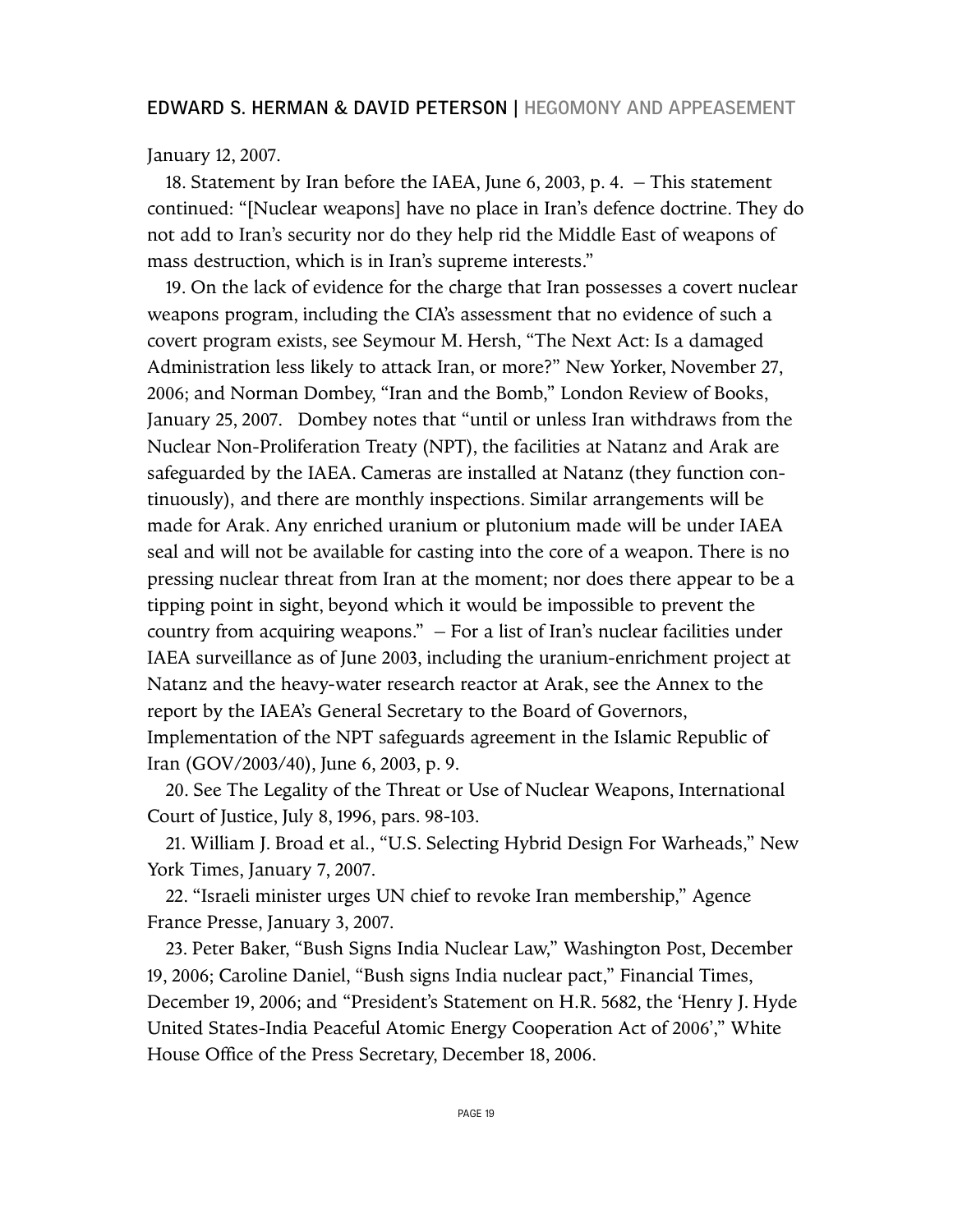24. For the actual texts, see Resolution 1696 (S/RES/1696), July 31, 2006; and Resolution 1737 (S/RES/1737), December 23, 2006.

25. Roger Stern, "The Iranian petroleum crisis and United States national security," Proceedings of the National Academy of Sciences, Vol. 104, No. 1, January 2, 2007.

26. Mark Heinrich, "Atom watchdog reviews Iran aid amidst UN sanctions," Reuters, January 3, 2007; Mark Heinrich, "Iran's caution under sanctions eases heat at IAEA," Reuters, January 12, 2007; Jean-Michel Stoullig, "IAEA suspends some technical aid to Iran," Agence France Presse, January 18, 2007; George Jahn, "U.N. nuclear agency puts some technical aid projects to Iran on hold, pending review," January 18, 2007.

27. To monitor the evolving lists of Technical Cooperation programs that the IAEA shares with Iran, go to the IAEA Department of Technical Cooperation's "Query Asia and the Pacific Projects" search engine, and use it to search for those the IAEA maintains with Iran.

28. Implementation of the NPT Safeguards Agreement in the Islamic Republic of Iran (GOV/2006/64), November 14, 2006, par. 21.

29. The Rambouillet Conference was held at the Chateau Rambouillet in France from February 6 - 20, 1999. Its ostensible purpose was to negotiate an interim political settlement to the conflict over the Serbian province of Kosovo. But the conference was held under extreme duress, as at no point were the Serb negotiators free from the threat of military attack by NATO, which six days prior to the conference had issued an Activation Order "authoriz[ing] air strikes against targets on [Federal Republic of Yugoslavia] territory" (January 30, 1999). As the former State Department official George Kenney reported shortly after the war, a "senior State Department official had bragged that the United States 'deliberately set the bar higher that the Serbs could accept'. The Serbs needed, according to the official, a little bombing to see reason." See Marc Weller (Ed.), The Crisis in Kosovo 1989 - 1999 (Documents and Analysis Publishing Ltd., 1999), Ch. 15, "The Rambouillet Conference," pp. 392-474, which includes a copy of NATO's Activation Order (p. 416); and George Kenney, "Rolling Thunder: the Rerun," The Nation, June 14, 1999.

30. UN Security Council, "Non-proliferation – Iran" (S/PV.5612), December 23, 2006.

31. Statement by Iran before the IAEA, June 6, 2003, p. 2.